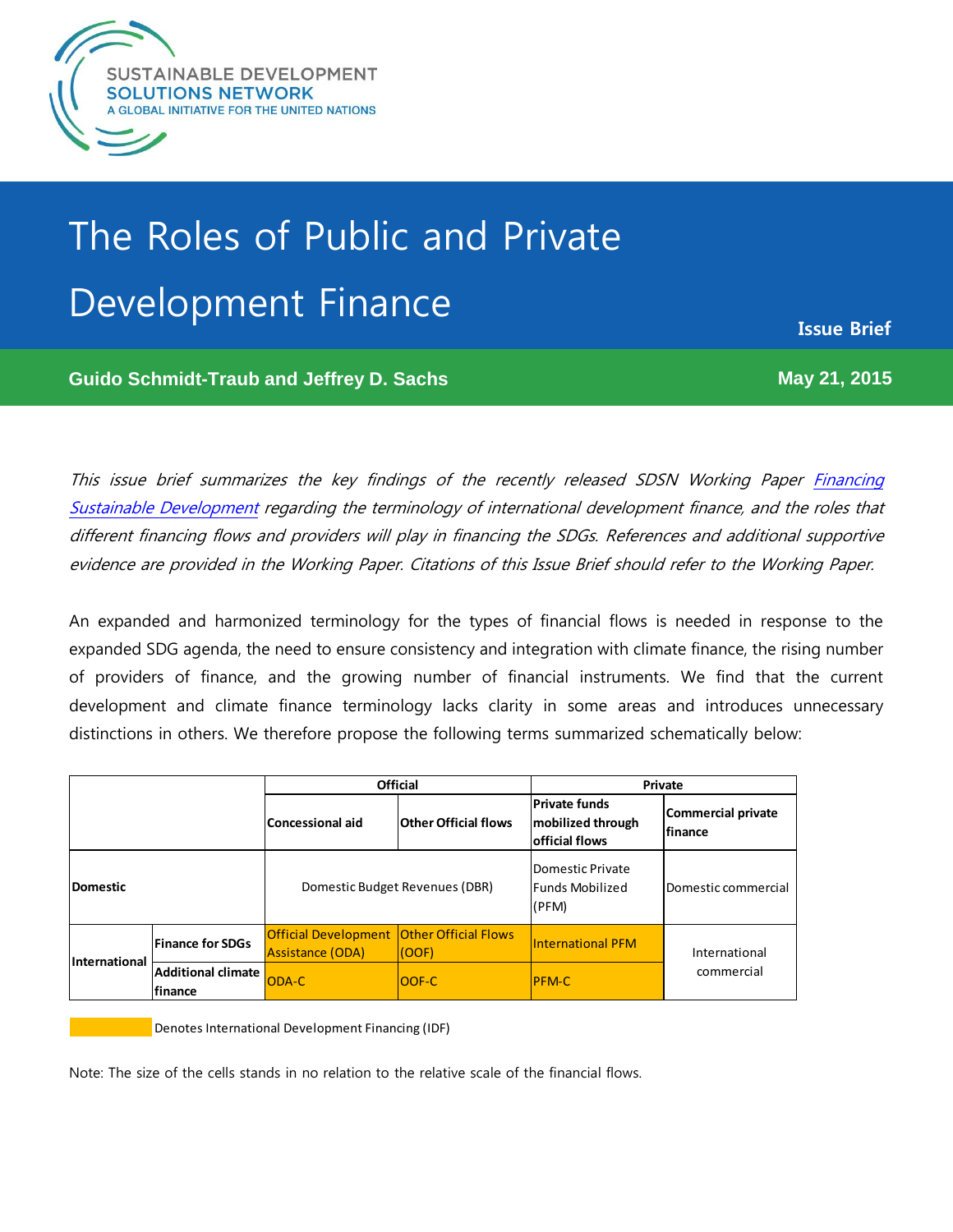Official finance comes from domestic and international sources and is divided into concessional and nonconcessional flows. We define Domestic Budget Revenues (DBR) as government tax and non-tax revenues that pass through government budgets, excluding loans and external financing. DBR includes expenditures by central governments as well as local governments, including municipalities. Note that DBR is different from the frequently used term Domestic Resource Mobilization (DRM), which is ill-defined but often includes loans and private financing.

Official Development Assistance (ODA) describes concessional international finance using the definition developed by the OECD Development Assistance Committee (DAC). Other Official Flows (OOF) denotes nonconcessional international public flows: primarily loans by Multilateral Development Banks (MDBs), Development Finance Institutions (DFIs), as well as public guarantees, insurance, and export credits. For accounting purposes we separate out ODA and OOF for climate finance (ODA-C and OOF-C, respectively). Currently, development finance flows from non-OECD countries are often referred to as South-South Cooperation. The special responsibilities of high-income countries in providing ODA and OOF are important, but a strong case exists to include financial flows relating to South-South Cooperation in these categories. Since many non-OECD countries do not see themselves as 'donors' we use the more generic term 'provider' in this working paper.

Private financing is separated into two categories: (i) Private Funds Mobilized (PFM) through DBR, ODA, and/or OOF that support sustainable development, and (ii) commercial finance, such as foreign direct investment, that does not rely on public co-financing and may not target sustainable development *per se*. The distinction between PFM and commercial flows is important since many SDG financing challenges require the targeted mobilization of PFM for specific objectives. Collectively these two categories are far larger than official flows. The distinction between domestic and international private finance is of lesser importance, so we group these two flows together.

Moreover, FfD needs to distinguish between two related concepts: the organizational entity leading a particular investment and the source(s) of financing. When the lead investor is a public entity (a government or a public agency) one speaks of a 'public investment.' Alternatively, when the investor is a private company one speaks of a 'private investment.' Similarly, when the main source of financing is the public budget, perhaps augmented by aid flows from abroad, one speaks of 'public financing.' When the financing is from private sources such as loans or bond sales, one speaks of 'private financing.' Many projects and programs involve a mix of public, private, and social investors, and of public and private sources of financing. Often the project design entails a formal partnership of the public and private sectors, or a Public Private Partnership (PPP).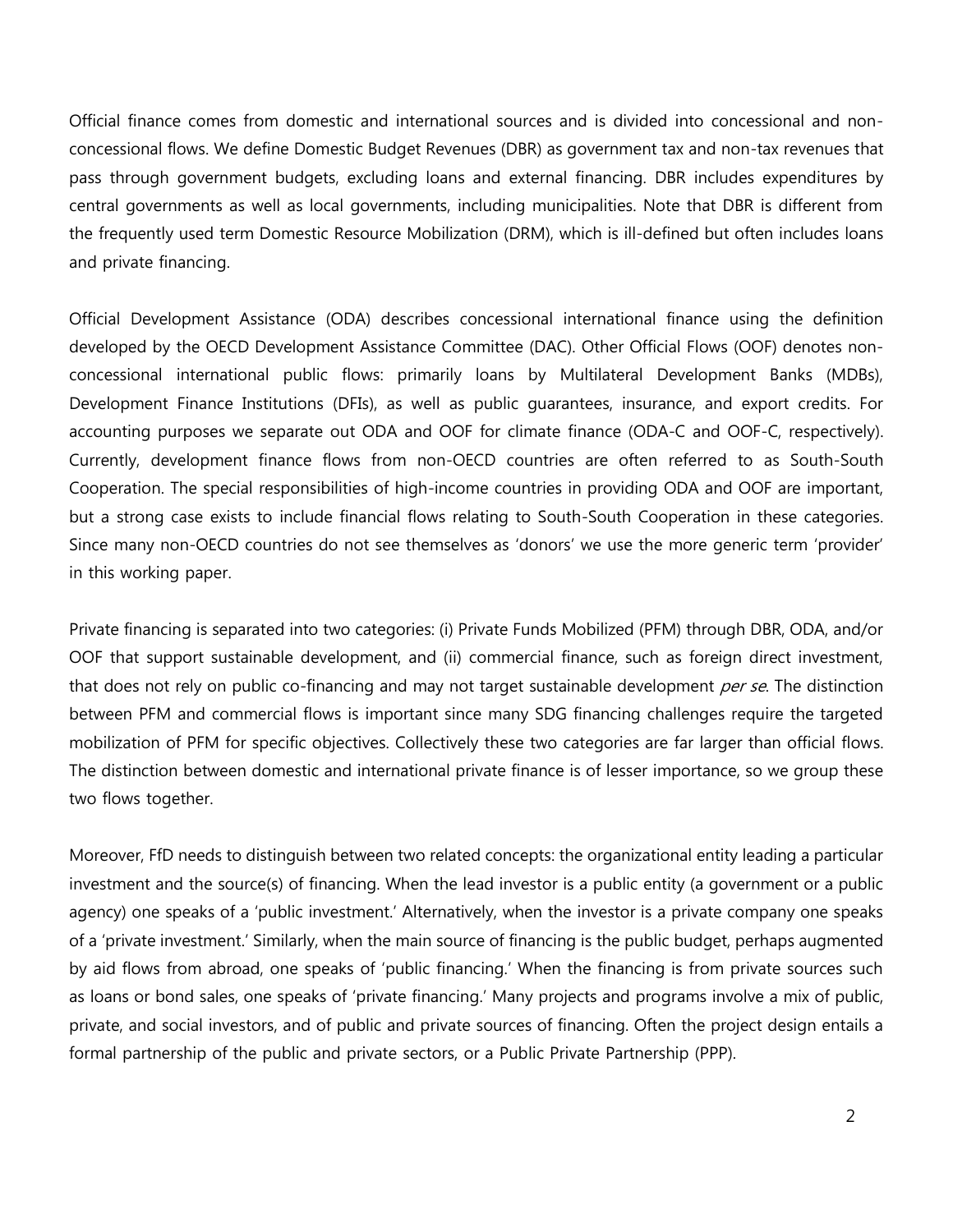#### **THE COMPLEMENTARY ROLES OF PUBLIC AND PRIVATE FINANCE**

Financing can come in the form of private commercial funding that seeks a market-rate return, or as noncommercial funding from governments and private providers who are willing to accept no or below-market rates of return. The fundamental distinction between 'private' (commercial) and 'public' (non-commercial) funding and opportunities for blending public and private finance are at the center of any viable post-2015 framework for development and climate finance.

Private commercial finance can support investments in private assets, such as factories and machinery, provided they generate a financial return for their owner that is superior to the risk-adjusted cost of capital. Private investors respond to private returns, not to social returns. Therefore, when price signals do not reflect social costs and benefits (e.g. because of negative or positive spillovers), private incentives will not align with public incentives. Corrective pricing (e.g. a carbon tax in line with the social cost of carbon) is therefore both necessary and effective in many cases to spur the requisite private investments.

Markets do not effectively respond to the needs of the poor. Helping the poor to meet basic needs (such as health, education, safe water and sanitation, and food security) is not simply a matter of correcting prices. The poor lack purchasing power. Various approaches to recover costs for services to the poor have failed relentlessly over the past quarter century. Usually the poor are simply unable to pay for these costs, and end up being excluded from basic goods and services. The poor very often need public financing to meet their basic needs and to build the capital necessary to escape poverty.

Poor individuals also lack creditworthiness. Even if a poor person has the opportunity for a high-return investment (e.g. in education, improved nutrition, or job training) they do not usually qualify for financing in private capital markets. Financing typically requires collateral or sky-high interest rates, neither of which are viable options for the poorest people. Group lending and other initiatives of microfinance have partially relieved the situation for some kinds of loans (e.g. working capital for small-scale businesses), but not for other vital needs, such as health, education, infrastructure, agriculture, and more.

The same is true the governments of low-income countries. They may recognize the vital need and high return of investments in water systems, public health, education, or infrastructure, but banks and bond markets are not able to provide adequate capital. Since the enforcement of sovereign lending is difficult in any event, capital markets are reluctant to invest in poor countries that might later resort to defaults or be pushed into insolvency. Granted, private lending and investments in low-income countries has increased significantly in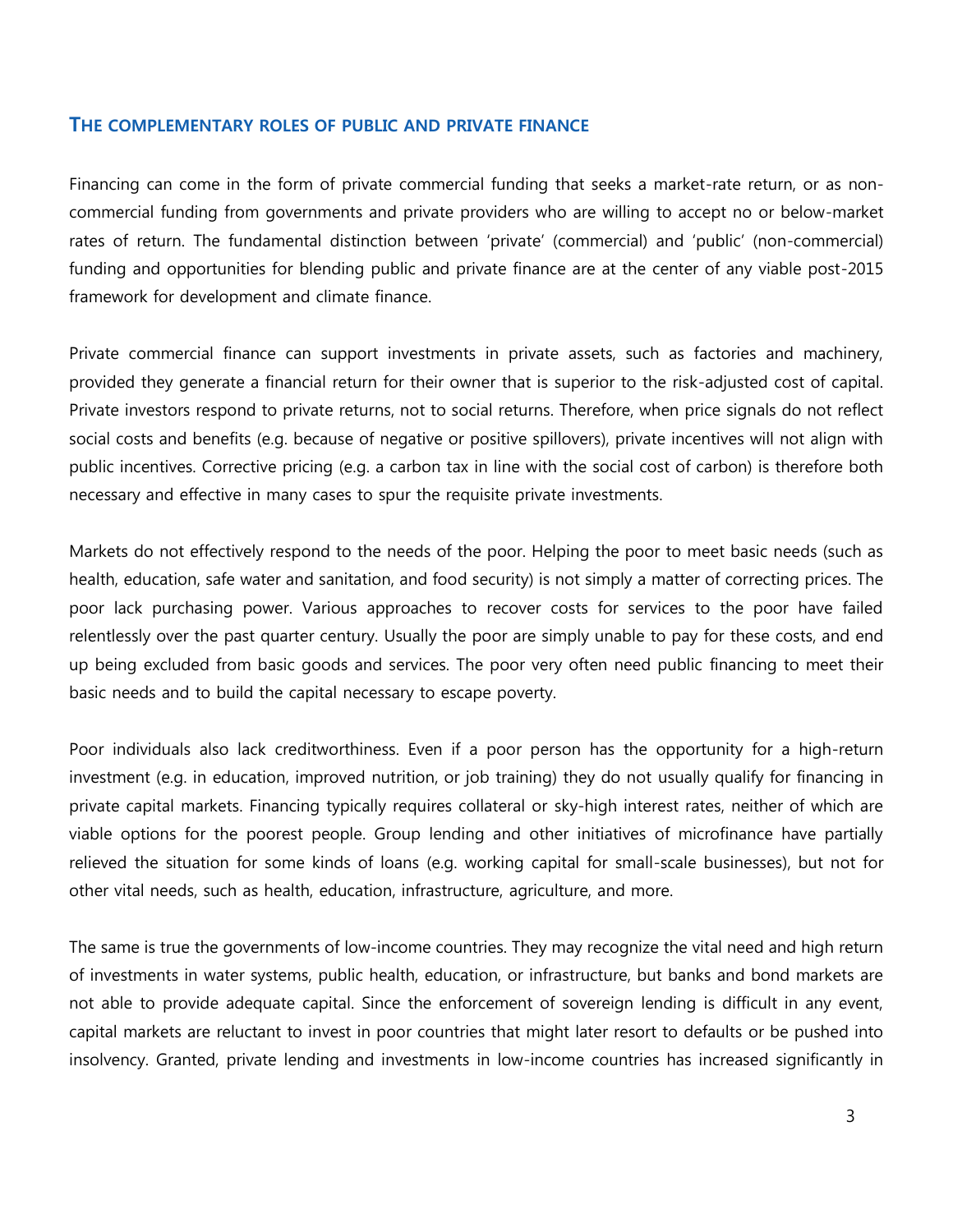recent years. Yet, this increase comes from an extremely low base, and overall volumes remain vastly insufficient for meeting the SDGs in most low-income countries. The result is both inefficient and inequitable: countries remain trapped in poverty even though the public investments needed to escape from poverty are in plain view and the world is awash in liquidity and capital seeking a good return.

In general terms, public financing covers areas where private, for-profit financing is intrinsically insufficient or impossible:

- **Helping the poor to meet basic needs**: Most social services, including health care, early childhood development (e.g. safe childcare and pre-school), education, and job training, are considered 'merit goods' which should be available to all members of society, rich and poor alike. These merit goods are typically described as 'human rights' or 'basic human needs.' They will be at the center of many SDGs and are enshrined in the Universal Declaration of Human Rights. To ensure that merit goods are available to all, including the very poor, public financing is essential. For poor countries, ODA is needed to complement DBR so that national budgets can finance the necessary basic level of social services.
- **Networked infrastructure:** Many types of network infrastructure (rail, roads, pipelines, power distribution, some forms of ICT) are natural monopolies or allow for only very limited competition. In such cases the government is typically the direct provider of the infrastructure or must at least regulate a private provider in order to restrain market power. Since infrastructure is vital for economic development, governments in poor countries will need international support in order to be able to carry out the needed public investments in infrastructure.
- **Post-conflict assistance and peace-building:** International assistance for peacekeeping, peace-building, post-conflict humanitarian aid, and post-conflict development is needed because of the inherent weakness of national and local governments and civil-society organizations in post-conflict conditions. Post-conflict assistance and peace-building are important public goods since stability benefits everyone in a country, as well as neighboring countries and the world at large.
- **Climate change mitigation and adaptation:** In all countries, public investments will be required for climate change mitigation and adaptation such as protection against rising sea levels and increasing storm intensity. Poor countries will also need international financing to respond to extreme climate events. Such financing might in parts be considered 'compensation' for losses incurred by poor countries caused by the greenhouse gas emissions of richer countries and should therefore be financed under the framework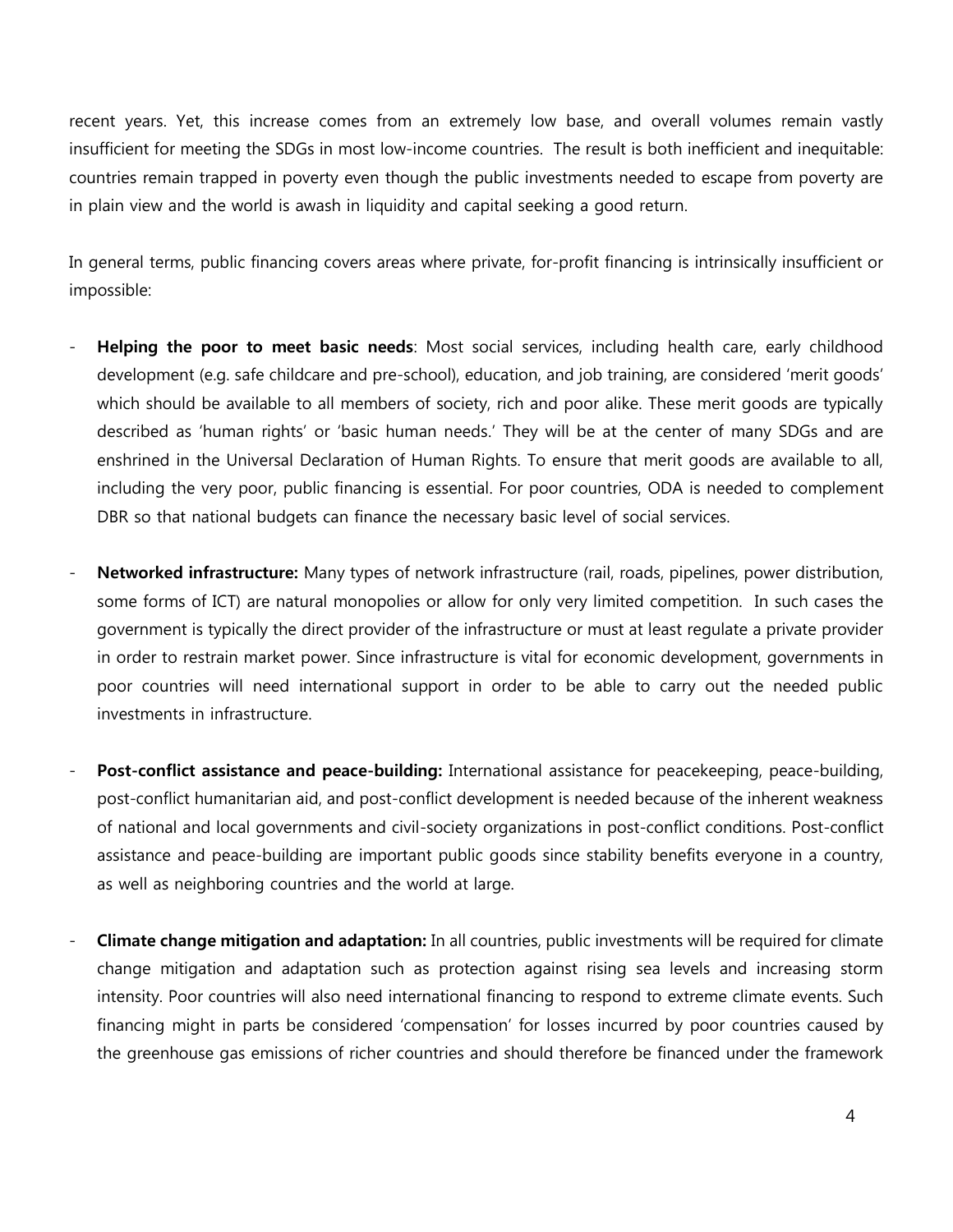of the UNFCCC. Governments of low-income countries have also been promised financial help to bear the incremental costs of low-carbon energy and other mitigation efforts.

- **Biodiversity conservation and ecosystem services:** The preservation of biodiversity and ecosystem services constitutes local, regional, and global public goods, and as such requires a combination of regulation, market-based incentives (taxes and subsidies), and public investments in infrastructure and conservation. This applies to terrestrial biodiversity and ecosystems (forests, savannahs, wetlands, freshwater ecosystems) as well as marine and coastal biodiversity and ecosystems. In particular, global public goods such as the world's oceans, the Arctic and Antarctic, or major terrestrial biomes require targeted public-private policy frameworks and investments.
- **Promoting innovations in sustainable technologies:** As a general matter, governments play a large role in the innovation process because scientific knowledge and technical know-how are public goods. If all knowledge is fully privatized (such as through patents), there will be an under-use of knowledge. By cofinancing the research, development, demonstration and diffusion (RDD&D) of new technologies alongside business, governments spur economic progress and find solutions to challenges such as human-induced climate change. It is notable that most of the technological advances of recent decades, including space science, semiconductors, computer science, genomics, molecular biology, nanotechnology, the Internet, and more, were strongly backed by governments in the early stages of their development.

### **THE SPECIAL ROLE OF PUBLIC-PRIVATE PARTNERSHIPS (PPPS)**

In almost all areas mentioned above, business will play a direct and indeed often dominant role in delivery and implementation. Businesses will deliver most investments in infrastructure and can sometimes play an important role in improving social service delivery. They can also leverage public financing, so that scarce public resources can go further. Private companies are also major sources of research and development (R&D), early-stage technology deployment, large-scale production systems, and often have knowledge of the best practices for technology diffusion to low-income settings. Note, however, that in some areas such as health, education, or biodiversity protection, the role of business is typically backed by public funds and public regulation. In other areas, such as infrastructure, private financing will probably account for much or most of the required financing.

Today's markets do not provide adequate incentives for private businesses to contribute to sustainable development. In many instances the private incentives of businesses are misaligned with the social objective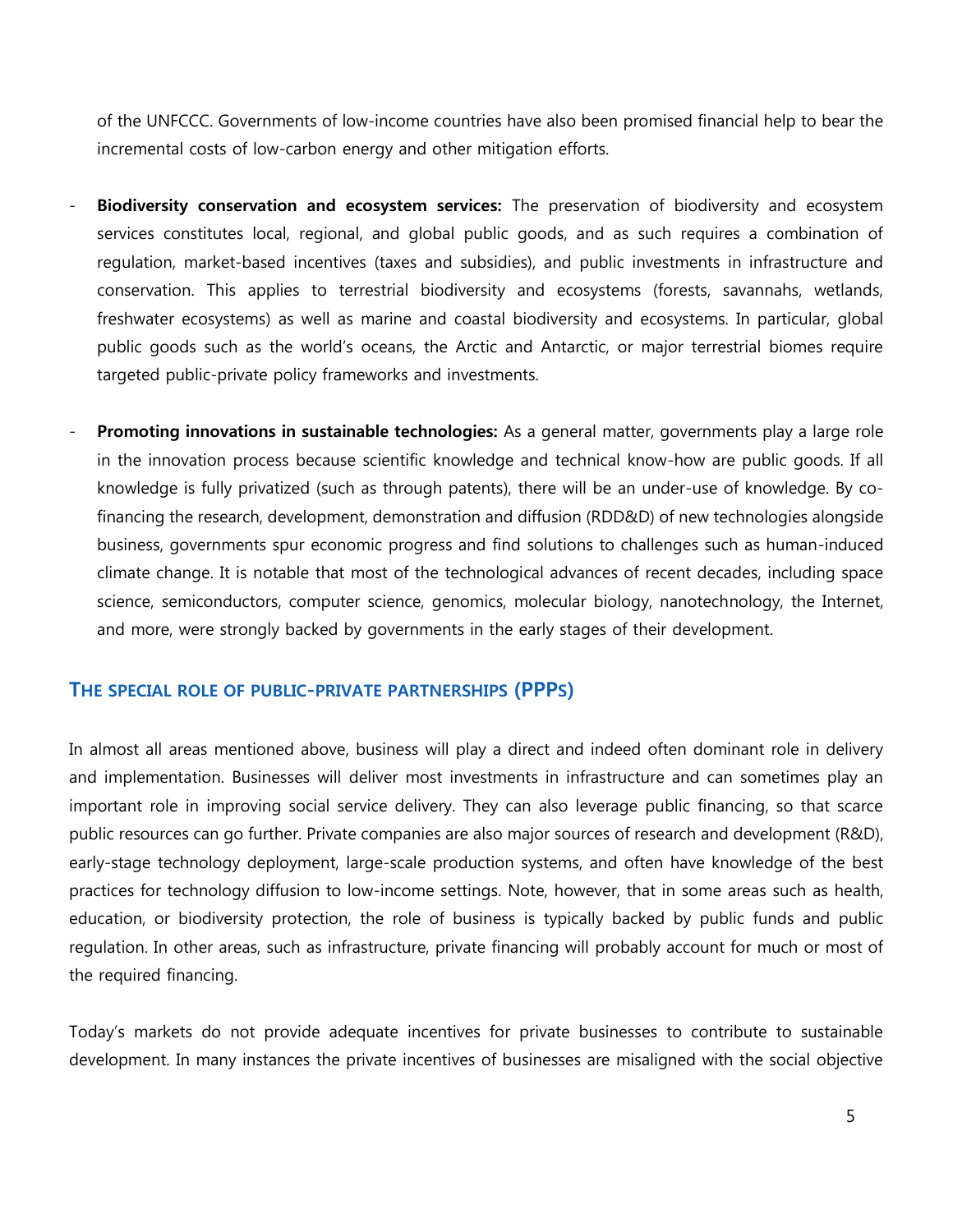of sustainable development, exacerbating social exclusion and environmental degradation. Many companies are willing to work towards sustainable development, but they lack good interfaces to work with the public sector.

The key towards mobilizing the private sector for sustainable development is to combine public financing, regulation, and private market participation into an effective public-private partnership (PPP). Such PPPs can be structured by national as well as sub-national governments, including local authorities. They can come in a variety of forms:

- **Private provision on public contract:** Business may be the supplier on a publicly-financed contract. This can be for R&D, early-stage technology development, or deployment of infrastructure. Many key technologies, such as the early semiconductor industry, developed on the basis of government procurement.
- **Market price corrections:** A variety of tax and subsidy corrections exist to provide incentives for business in line with social costs and benefits. Examples include tax credits for investments in new (risky) technologies, feed-in tariffs for renewable energy, carbon pricing, tobacco taxes, and investment and export guarantees or insurance.
- **Differential pricing by business:** Business may provide discounts or free supplies for products and services to low-income settings against a promise from governments to maintain (higher) patent-protected pricing in all other markets. An important example for differential pricing is the marketing of essential medicines in developing countries, which has made a tremendous contribution to the fight against many infectious diseases, including HIV/AIDS.
- **Global fund mechanisms:** The Global Fund to Fight AIDS, Tuberculosis and Malaria (GFATM) and the Vaccine Alliance (Gavi) are examples of public-private partnerships organized around health delivery with public financing that can in turn mobilize a significant share of private co-financing.
- **Technology consortia:** The public sector may sponsor a consortium of private and public entities to carry out R&D and pre-commercial trials for new technologies.
- **Market maker:** Publicly (co-)financed institutions may aggregate diffuse demand across a large number of countries and provide long-term visibility to suppliers to support the creation of markets that are financially viable, but too complex to establish for private actors alone.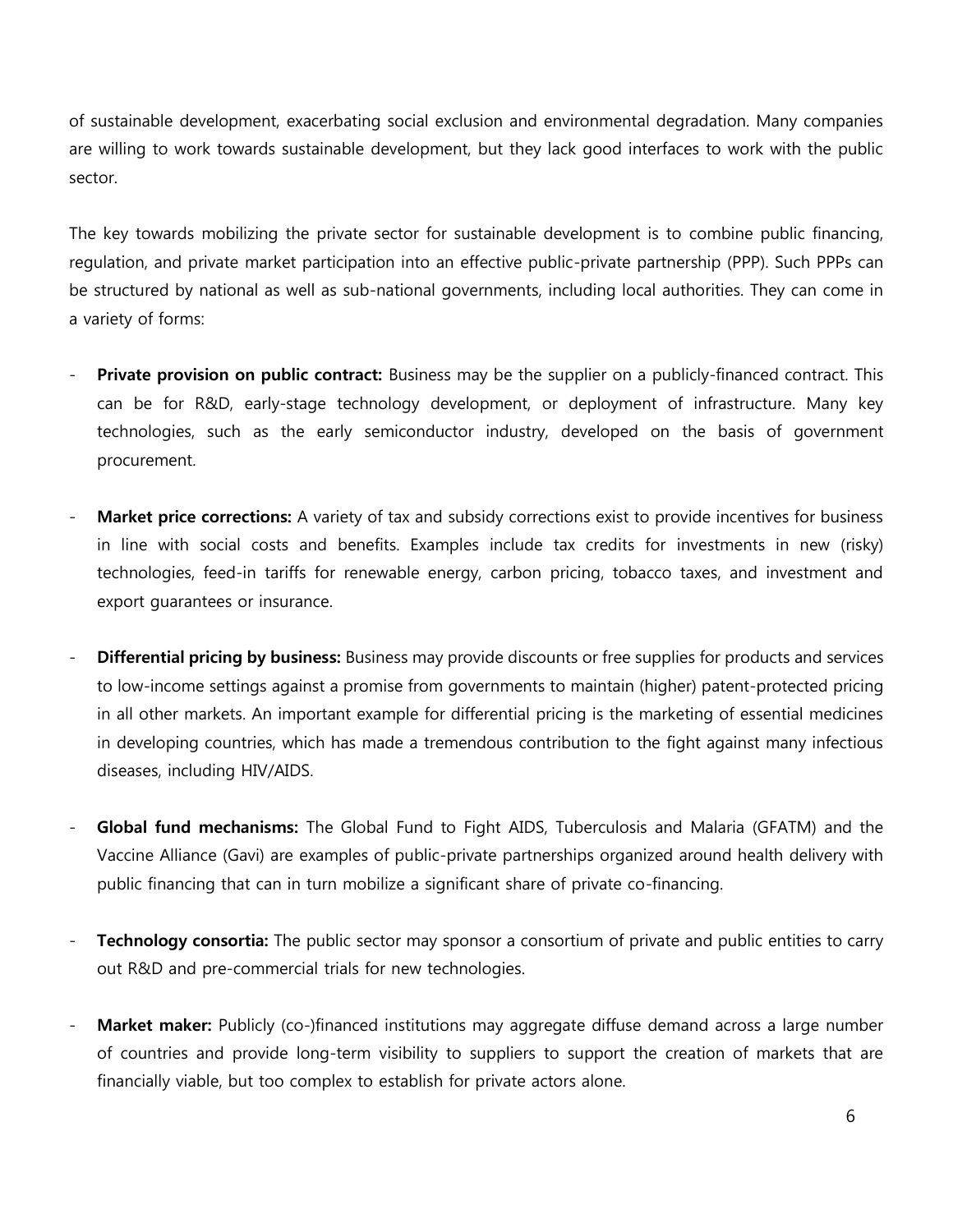PPPs offer great promise for sustainable development, but they can be extremely complex to design and sometimes fail. As underscored by the Intergovernmental Committee of Experts on Sustainable Development Financing, poorly designed PPPs can lead to "high returns for the private partner, while the public partner retains all the risk". Among the myriad of challenges that must be tackled in designing effective PPPs are:

- **Cost-effectiveness:** In many instances, private companies have proven to be more efficient and cost effective in delivering investments than public entities, but this is not always the case. In particular, networked infrastructure and other 'natural monopolies' can give rise to predatory pricing by private entities, which reduces the attractiveness of PPPs. Similarly, the US system of private provision of healthcare based on public funds is one of the causes of extraordinarily high unit costs for care.
- **Efficient scale of investment:** Only public (co-)financing can ensure an efficient scale of public goods provision. The more a PPP requires private entities to provide co-financing for capital or operating expenditure, the bigger the risk that the overall level of investment will be too low or that the outcomes be misaligned with the social objectives (e.g. to provide healthcare services to the poor). Achieving the efficient level of overall investment without squandering scarce public resources requires highly sophisticated service contracts, a careful calibration of incentives, and effective implementation.
- Equity in financing and service delivery: Private companies maximize profits and therefore have an incentive to reduce the level of service or infrastructure provision to 'loss-making' customers. For example, private utilities may generate financial losses on poor or remote customers. Unless effectively regulated, PPPs can reduce equity in financing and service delivery compared with public provision.
- **Competition and non-capture by incumbent companies:** Many PPPs give rise to natural monopolies, so PPP design must ensure effective competition in the awarding of contracts and proper regulation and price controls in the management of the PPP. These natural monopolies invite collusion between private providers and public regulators, the so-called 'capture' of the regulators.
- **Transparency and non-corruption:** In general, PPPs must be transparent and include sophisticated safeguards to minimize the risk of corruption by public officials as well as private employees and to ensure minimum social and environmental safeguards. Such safeguards are hard to enforce in general, especially in places with weak governance.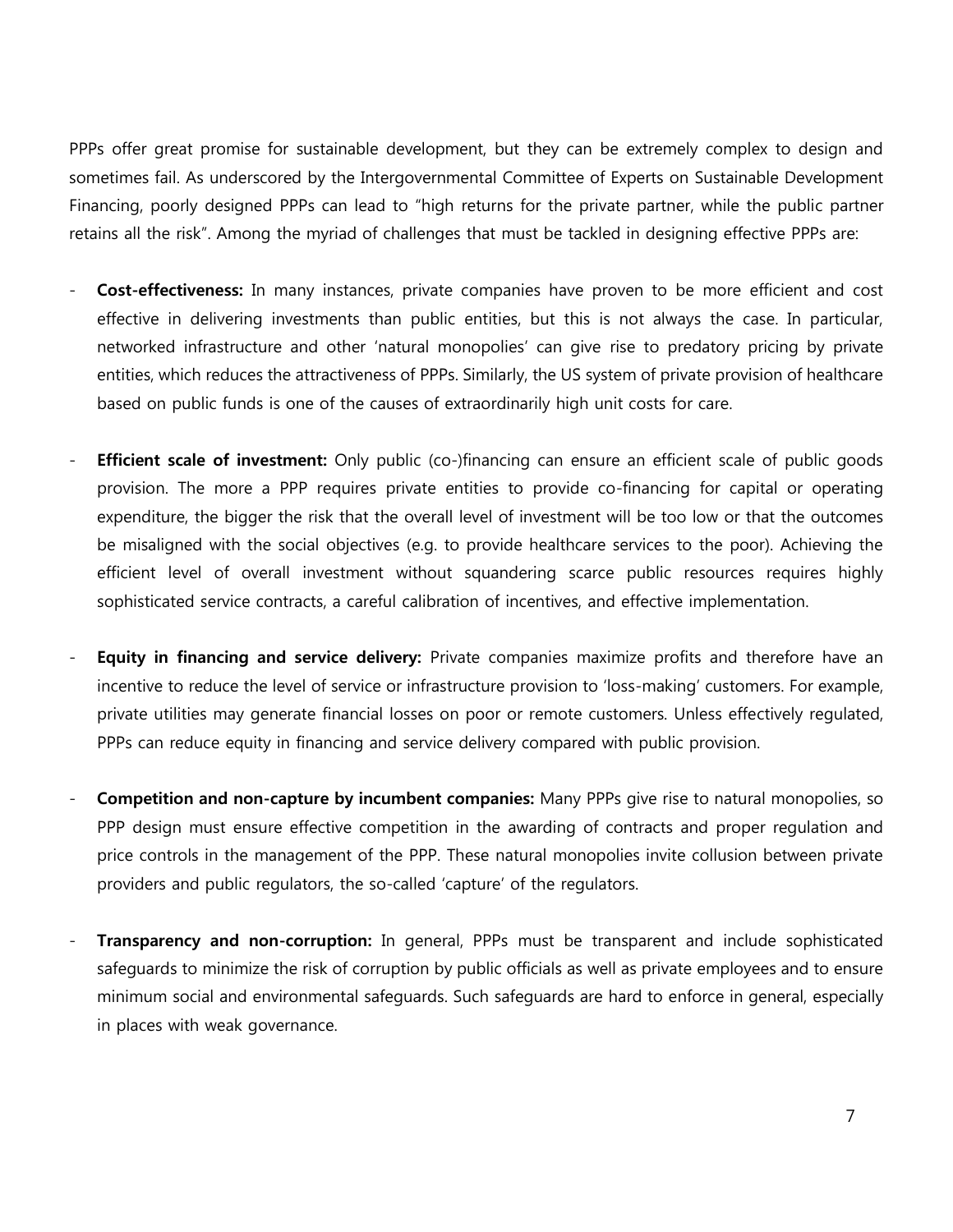This list underscores the 'principal agent' problems that PPPs can generate and the complexity that effective design, monitoring, and policing may require. Public institutions may not be strong enough to design and implement effective PPPs, particularly in the poorest countries. Consequently, the transaction costs of PPPs and the ability of a country to manage PPPs must be carefully weighed against the benefits they are intended to generate.

## **THE LIMITED ROLE OF HOUSEHOLD CONTRIBUTIONS AND REMITTANCES**

In poor countries, household contributions to financing the SDGs are very limited. This is simply a reflection of household poverty. In health and education, experience has repeatedly shown that user fees dramatically discourage access to health and education, particularly for girls and women, and they mobilize very limited additional financial resources. As a result, a clear global consensus has emerged that basic education and health care should be free of charge to users.

Infrastructure gives rise to similar issues of access for the poor. On the one hand, utility companies (e.g. for power and water) need to cover their costs. Yet, uniform pricing for all customers would again exclude the poor, just as with healthcare and education. One common approach, therefore, is a subsidy that is applied to all customers. The problem, however, is that middle-income and high-income consumers end up receiving the lion's share of an across-the-board subsidy, even though such a subsidy is ostensibly for the poor. A preferable approach is called a 'lifeline tariff,' which provides free or highly subsidized access for a good or service (e.g. water or power) up to a given quantity that is deemed to be the 'basic need.' Above that level, consumers must pay the full cost of the services. Indeed, the cost of providing the lifeline tariff can be included in the full price paid by the larger (and richer) buyers of the service.

Another case for a lifeline tariff is in smallholder agriculture. In many parts of the world smallholder farmers require subsidized access to basic infrastructure services (e.g. electricity for irrigation) and farm inputs such as seeds and fertilizer. These core inputs can be provided for free or at very low cost, but only up to a given quantity. Beyond that quantity, farmers pay the full cost for further infrastructure services and farm inputs.

Remittances are private flows of financing, usually within families, which support household investments (e.g. in small enterprises, housing) and consumption expenditures (e.g. payment for food, school fees, or medical expenses). They can be an important income source for poor households and can make a significant contribution towards reducing income poverty. Yet, remittances neither finance public goods, nor transfer incomes from rich households to poor households. Increasing the ability of the poor to earn income by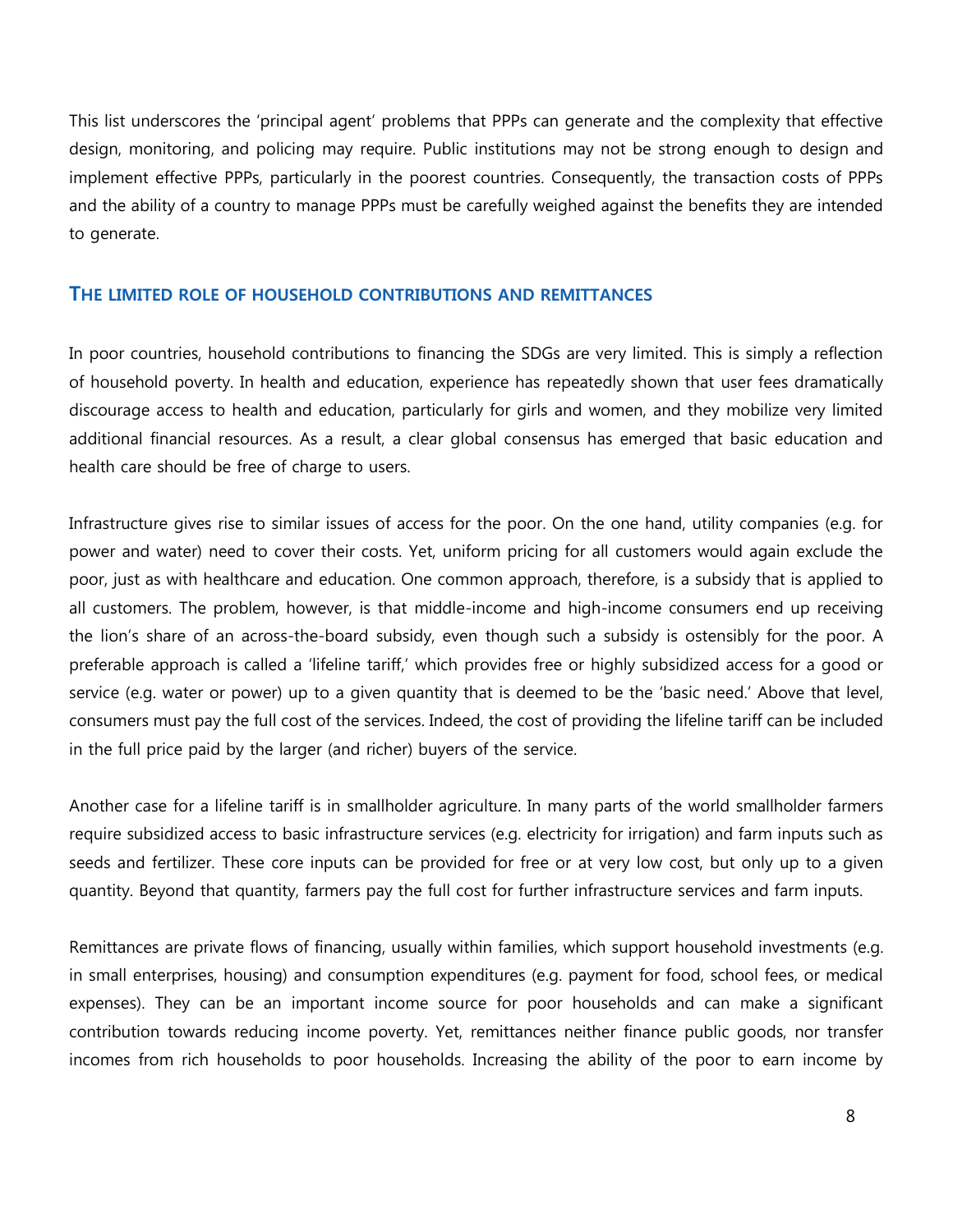working in richer countries is double-edged. It provides more income for poor families on a market basis, but it can contribute to 'brain drain' and lead to a tragic loss of family cohesion, as children grow up without the presence of one or both parents. For all these reasons, remittances should never be confused with ODA or with public financing more generally. Remittances are unlikely to make a significant contribution towards the financing of the sustainable investments.

Still, the volume of global remittances is substantial and rising. The World Bank estimates that developing countries received \$404 billion in remittances in 2013, and forecasts this figure to grow at an average annual rate of 8.4% to \$516 billion in 2016. Fees for transferring remittances internationally are excessive, at 8 percent on average globally and rising to 12 percent in sub-Saharan Africa. Governments can and should act to reduce the cost of transferring remittances by fostering competition and a level playing field for operators. For example, governments may reduce the scope for exclusivity arrangements between money transfer operators and banks or agents. They may also encourage other institutions, such as post offices, cooperatives, microfinance organizations, or possibly telecom operators to play a larger role in money transfers.

Remittances should not be confused with diaspora bonds or funds that mobilize private diaspora savings for bond-financed public projects. Globally, diaspora funds are estimated at \$400 billion. Such funds may harness patriotism in the interest of development finance, and in a few countries they can contribute significantly to financing sustainable development. For example, India and Israel have successfully mobilized tens of billions of dollars in diaspora bonds. Yet, one needs to be careful before extrapolating from these two examples, one a middle- and the other a high-income country, to opportunities for lower-income economies. Diaspora bonds have a role to play, but for most poor countries their contribution will be modest in scale and limited to investments that offer commercial or near-commercial rates of return.

### **DOMESTIC VS. INTERNATIONAL PUBLIC FINANCE AND THE CONTINUED NEED FOR ODA**

Private finance can be sourced domestically or internationally, and so, too, can public spending, which may come from domestic sources (such as income taxes, indirect taxes, customs revenues, state-enterprise profits) as well as international sources (as ODA, climate finance, public loans, or OOF). As agreed in the Monterrey Consensus and the Busan Partnership for Effective Development Cooperation, each country has primary responsibility for its development and development finance. Concessional international public finance should only be mobilized in areas where domestic public resources are insufficient, and business is unable to mobilize adequate private finance.